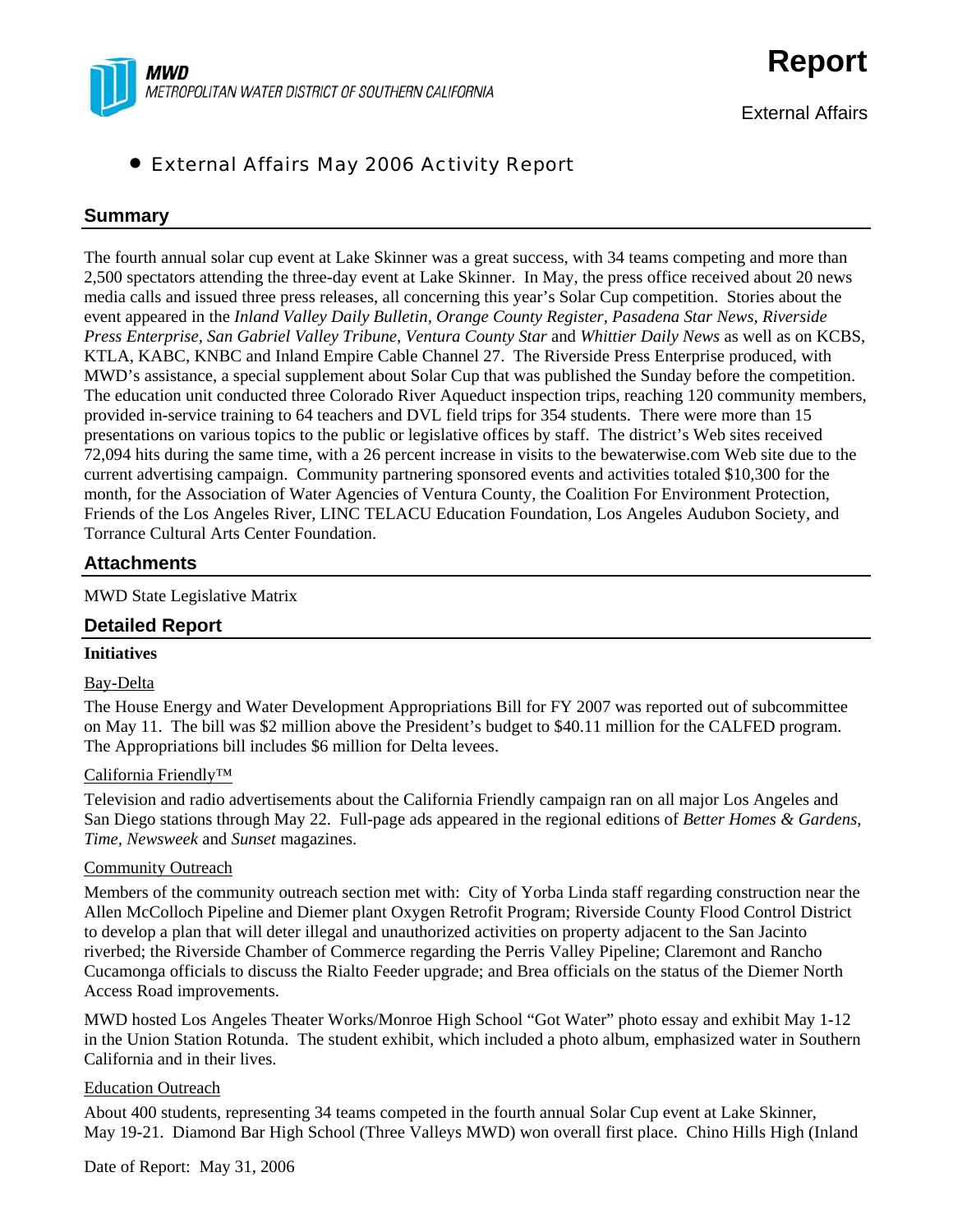Empire UA) was second overall and the Charter Oak High School (Three Valleys MWD) was third. Among the other awards, Gabrielino High School won the Teamwork Award, Indio High School won the Spirit of Solar Cup–Bart Bezyiak Award and Murietta Valley High School won the Hottest Looking Boat Award. The three-day event drew more than 2,500 spectators and participants to Lake Skinner.

### Legislative Outreach

### *Washington, D.C.*

U.S. Sen. Dianne Feinstein decided not to introduce national perchlorate cleanup legislation and instead introduced S. 2298, the California Perchlorate Contamination Remediation Act. No hearings have been set for her bill at this time.

### *Sacramento*

Several bills are being closely watched for their effects on Metropolitan. Those include:

• **AB 1881 (Laird) – Landscape Water Use Efficiency**  This measure is the vehicle for recommendations of last year's AB 2717 task force – as coordinated by the California Urban Water Conservation Council.

### • **SB 1574 (Kuehl, D-Los Angeles)**

Among other provisions, Kuehl's SB 1574 would require development of an option to reduce dependence on the Delta for water supply through greater investments in local water supplies, water use efficiency, water recycling, demand management programs, and other actions outside the Delta.

### • **SB 1612 (Simitian, D-Palo Alto) – Delta Conveyance**

In April, SB 1612 was amended to: conditionally authorize construction of a facility to transport water around the Sacramento-San Joaquin Delta; fund planning and construction of the facility through issuance of \$3 billion in state bonds; and create the Water Quality and Environmental Improvement Authority to manage and operate the facility and provide grants for environmental and drinking water quality improvement projects. The author's staff has indicated that it is highly unlikely that the bill will be pursued further this year. Nevertheless, the author and his staff maintain that they remain committed to advancing the idea over the next several years and will continue to engage stakeholders in discussions – including environmental interests, Delta water users and business interests.

#### *Regional*

Staff participated in Central Basin Municipal Water District's welcome reception for General Manager Jeff Kightlinger on May 4. Director Robert Apodaca acted as the master of ceremonies and Director Phil Pace also spoke at the event. About 200 people attended.

Staff accompanied two separate delegations of business leaders to Washington D.C. to lobby on key business issues including water; namely: requesting \$20 million to accelerate Delta Levee repairs and more than \$22 million to move the mill tailings at Moab and Endangered Species Act reform.

Metropolitan and Calleguas MWD sponsored the Association of Water Agencies of Ventura County's annual Water Symposium. More than 100 representatives from various water agencies and cities throughout the county attended the May 18 educational forum. Jeff Kightlinger was the keynote speaker.

Metropolitan hosted a Community Leaders Breakfast May 19 that included local elected officials and business leaders with state Sen. Bob Margett (R-29), whose district includes the San Gabriel Valley, Northern Orange County and the Southwestern area of San Bernardino County. The Senator's remarks highlighted the state's infrastructure debate and related bills.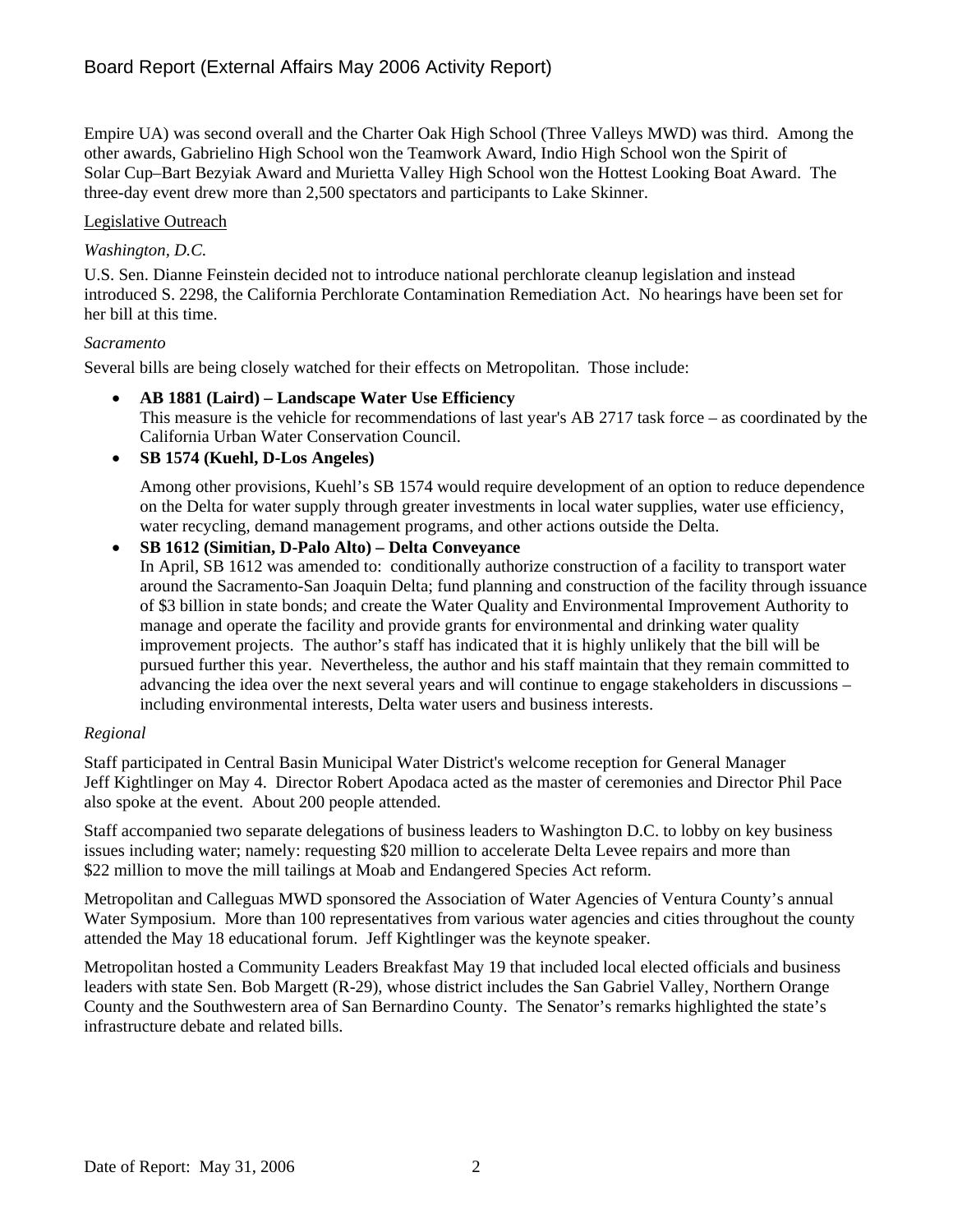| <b>Bill</b><br><b>Author</b> | <b>Amended Date;</b><br>Location                                     | <b>Title - Summary</b>                                                                                                                                                                                                                                                                                                                                                                                                                                                                                                                                                                         | <b>MWD</b><br><b>Position</b> | <b>Effect on MWD</b>                                                                                                                                                                                                                                                                                                                                                                                        |
|------------------------------|----------------------------------------------------------------------|------------------------------------------------------------------------------------------------------------------------------------------------------------------------------------------------------------------------------------------------------------------------------------------------------------------------------------------------------------------------------------------------------------------------------------------------------------------------------------------------------------------------------------------------------------------------------------------------|-------------------------------|-------------------------------------------------------------------------------------------------------------------------------------------------------------------------------------------------------------------------------------------------------------------------------------------------------------------------------------------------------------------------------------------------------------|
| AB 342<br>Baca (D)           | <b>ASSEMBLY</b><br>(TWO-YEAR<br>BILL)                                | Perchlorate Fee - Declares the intent of the Legislature to<br>enact legislation that would authorize the Department of Toxic<br>Substances Control to assess a fee on products that contain<br>perchlorate and to expand those funds to treat drinking water<br>wells contaminated with perchlorate.                                                                                                                                                                                                                                                                                          | Watch                         | Position based on Board-adopted policy principle.                                                                                                                                                                                                                                                                                                                                                           |
| AB 371<br>Goldberg (D)       | 8/30/2005;<br>Senate Inactive<br>File                                | Water Recycling - Seeks to: 1) create incentives in the State<br>Water Resources Control Board's annual fee structure for<br>publicly-owned treatment works; 2) require recycled water<br>producers to provide the state Departments of Transportation<br>and General Services with specified information regarding<br>future availability of recycled water for landscaping 3) require<br>the Department of Water Resources to develop building code<br>standards for recycled water systems; and 4) remove "skull and<br>crossbones" symbol for recycled water.                              | Support<br>8/15/2005          | As initially introduced, this bill included several<br>additional provisions to improve local agencies'<br>abilities to increase delivery of recycled water. The<br>bill has been pared down to include only non-<br>controversial items. However, it has been made a<br>two-year bill and is intended to serve as a vehicle<br>should the WateReuse Associate reach<br>consensus on additional provisions. |
| AB 492<br>Baca (D)           | 5/26/2005;<br>Senate Inactive<br>File                                | Hazardous Materials: Perchlorate/Business Plans -<br>Requires a business that handles perchlorate material to<br>include, as part of its business plan and any updates to the<br>plan, information detailing the manner in which perchlorate<br>waste generated onsite is disposed or otherwise handled.                                                                                                                                                                                                                                                                                       | Watch<br>5/26/2005            | Position based on Board-adopted policy principle.                                                                                                                                                                                                                                                                                                                                                           |
| AB 984<br>Laird (D)          | 1/4/2006;<br>Senate Natural<br>Resources and<br>Water<br>Committee   | Tamarisk Plant Control - Authorizes a plan to control or<br>eradicate tamarisk plants in the Colorado River Watershed.<br>Requires collaboration with affected water agencies and other<br>affected entities.                                                                                                                                                                                                                                                                                                                                                                                  | Support<br>1/4/2006           | Position based on historical practice. The bill<br>provides State support for removal of invasive<br>species from the Colorado River watershed, which<br>supports both environmental and water<br>conservation goals that are supported by<br>Metropolitan.                                                                                                                                                 |
| <b>AB 1244</b><br>Wolk (D)   | Natural<br>Resources and<br>Water<br>Committee<br>(TWO-YEAR<br>BILL) | <b>CALFED Bay-Delta Program - Clarifies the relationship of the</b><br>5/3/2006; Senate California Bay-Delta Authority and its implementing agencies<br>with the federal government with regard to the California Bay-<br>Delta Program and to conform the state act to the federal act,<br>requiring state agencies to cooperate with federal agencies to<br>meet the goals of the program. Authorizes the Authority to enter<br>into specified cooperative agreements to carry out the program.<br>Authorizes the lead scientist to seek assistance from experts<br>for scientific programs. | Watch<br>01/19/2006           | In light of pending discussions on a long-term<br>finance plan for the CALFED Bay-Delta Program<br>and the pending fiscal/program review undertaken<br>by the Schwarzenegger Administration, the bill was<br>placed on the inactive file until next year to allow<br>both efforts to proceed.                                                                                                               |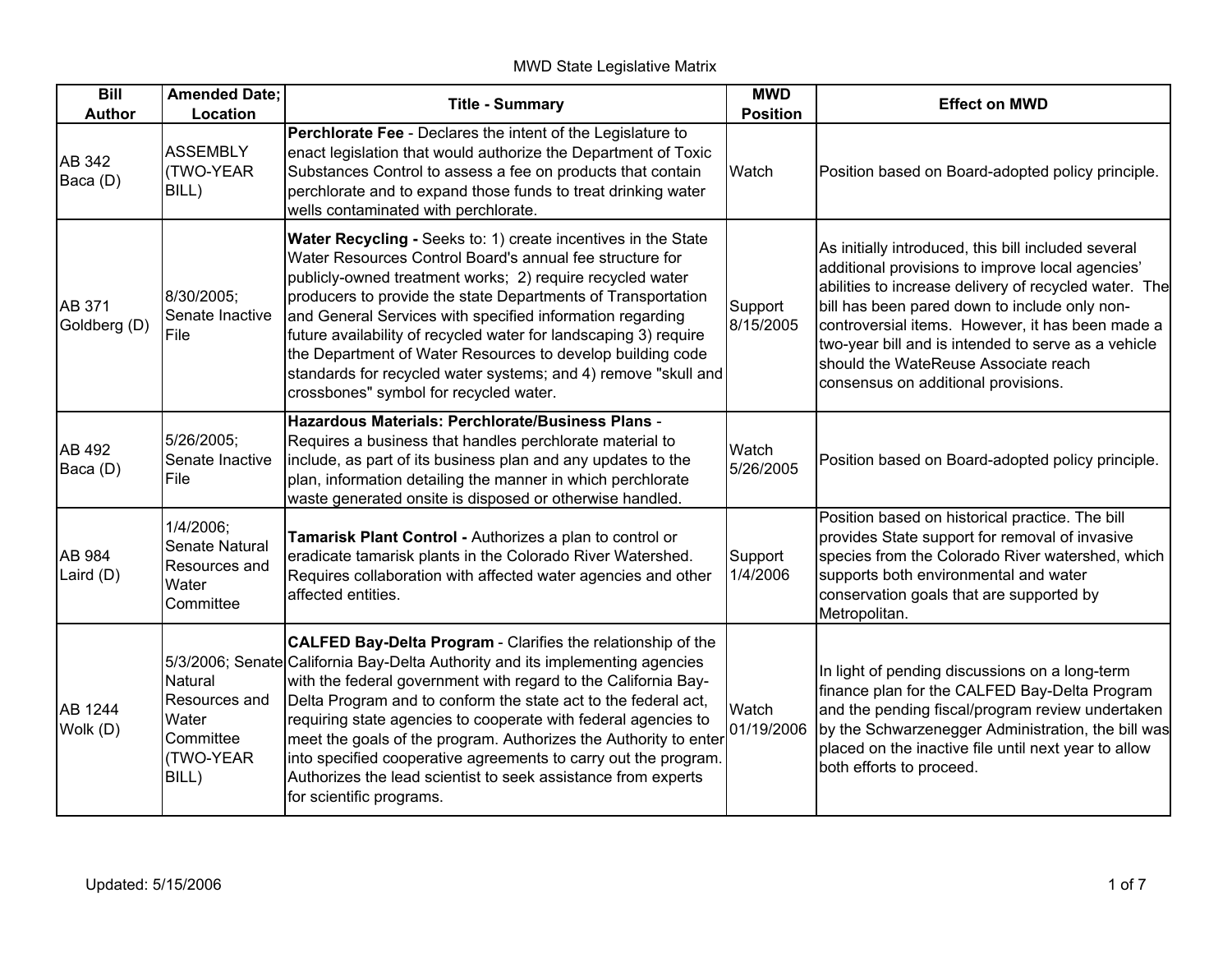| <b>AB 1245</b><br>Wolk (D)                                         | 4/21/2005;<br>Senate Natural<br>Resources and<br>Water<br>Committee | CALFED Bay-Delta Program - Relates to the California Bay-<br>Delta Authority. Establishes the Environmental Water Account<br>Fund for the benefit of the California Bay-Delta Environmental<br>Water Account Program. Authorizes the money in the fund to<br>be expended for the protection and recovery of fishery<br>resources, the adjustment of the operations of the State Water<br>Project, or the Central Valley Project, or the acquisition of water<br>to supplement the water made available by regulation.<br>Authorizes the acquiring or selling of water.                           | Support<br>04/21/2005              | The EWA is an important element of<br>Metropolitan's water supply reliability. In light of<br>pending discussions on a long-term finance plan<br>for the CALFED Bay-Delta Program and the<br>pending fiscal/program review undertaken by the<br>Schwarzenegger Administration, the author made<br>the bill a two-year bill.     |
|--------------------------------------------------------------------|---------------------------------------------------------------------|--------------------------------------------------------------------------------------------------------------------------------------------------------------------------------------------------------------------------------------------------------------------------------------------------------------------------------------------------------------------------------------------------------------------------------------------------------------------------------------------------------------------------------------------------------------------------------------------------|------------------------------------|---------------------------------------------------------------------------------------------------------------------------------------------------------------------------------------------------------------------------------------------------------------------------------------------------------------------------------|
| AB 1290<br>La Malfa (R)                                            | <b>ASSEMBLY</b><br>(TWO-YEAR<br>BILL)                               | Water Use Fees - Declares that it is the intent of the<br>Legislature to finance programs that were formerly funded by<br>the imposition of fees for a specified application, registration,<br>petition, request, or proof of claim relating to water use, or a<br>notice to extract groundwater by appropriating funds from the<br>fund that remain available for that purpose.                                                                                                                                                                                                                 | Oppose                             | This bill seeks to effectively and completely<br>eliminate funding for the SWRCB's Division of<br>Water Rights. It eliminates the SWRCB's ability to<br>carry out its general regulatory responsibilities and<br>would eliminate funds necessary to process water<br>rights filings and to administer existing water<br>rights. |
| AB 1341<br>Environmental<br>Safety & Toxic<br><b>Material Cmte</b> | 8/22/05;<br>Senate<br>Environmental<br>Quality<br>Committee         | Hazardous Waste: Major Appliance Disposal - Makes a<br>technical, nonsubstantive change to existing law that requires a<br>person who transports, delivers, or sells discarded major<br>appliances to a scrap recycling facility to provide evidence that Watch<br>the person is a certified appliance recycler and that prohibits a<br>scrap recycling facility from accepting a discarded major<br>appliance from any person who is not a certified appliance<br>recycler.                                                                                                                     | 6/21/2005                          | Position based on Board-adopted policy principle.                                                                                                                                                                                                                                                                               |
| <b>AB 1354</b><br>Baca (D)                                         | Assembly (TWO-<br><b>YEAR BILL)</b>                                 | Drinking Water: Perchlorate Levels - Requires the<br>Department of Health Services to establish a maximum<br>drinking water standard contaminant level for perchlorate of 6<br>parts per billion, to be phased in over a period of two years<br>commencing January 1, 2006.                                                                                                                                                                                                                                                                                                                      | Oppose                             | Position based on Board-adopted policy principle.<br>Metropolitan historically opposes legislation that<br>seeks to set MCLs through legislation versus the<br>regulatory process.                                                                                                                                              |
| AB 1453<br>Daucher (R)                                             | 3/30/2005;<br><b>ASSEMBLY</b><br>(TWO-YEAR<br>BILL)                 | <b>Superior Courts: Adjudication of Rights to Produce -</b><br>Establishes nine water divisions in the superior courts of<br>specified counties. Requires the presiding judge of the superior<br>court of each specified county to assign a water judge to the<br>water division to preside over actions that involve the<br>adjudication of rights to produce groundwater. Provides for the<br>transfer of groundwater actions to those court. Requires the<br>presiding judge to consider the experience in groundwater<br>adjudications of each candidate for assignment as a water<br>judge. | Support in<br>Concept<br>3/30/2005 | Judges with a water law background would provide<br>greater efficiency and expertise in adjudicating and<br>improving the administration of groundwater<br>cases.                                                                                                                                                               |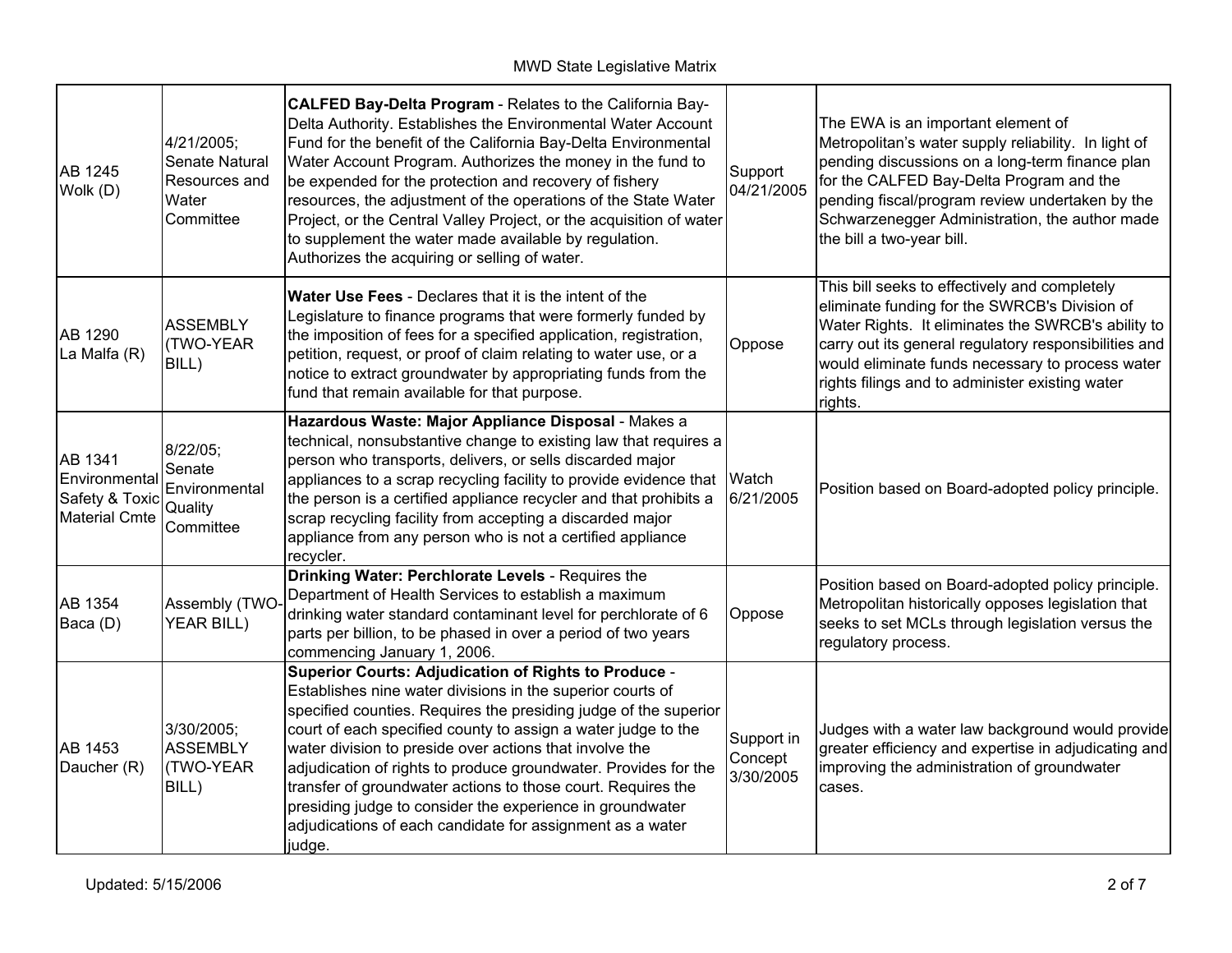| AB 1665<br>Laird $(D)$  | 9/8/2005;<br>Senate Natural<br>Resources and<br>Water<br>Committee | Flooding - Renames the Reclamation Board the Central Valley<br>Flood Management Board. Also requires DWR to develop a<br>schedule for mapping flood risk areas in the Sacramemnto and<br>San Joaquin River drainage areas and directs DWR to prepare<br>a report describing a flood control plan. Further requires each<br>local agency responsible for project flood works O&M to<br>annually submit specified information to the new Board.<br>Counties must identify every parcel of land located in a levee<br>failure inundation zone and provide landowner notice of the<br>flood hazard. Further requires a flood control system status<br>report by 1/1/11 and requires Board to prepare levee failure<br>inudation maps. | Watch<br>08/15/2005 | DWR sponsored bill in response to the Paterno<br>court decision. |
|-------------------------|--------------------------------------------------------------------|-----------------------------------------------------------------------------------------------------------------------------------------------------------------------------------------------------------------------------------------------------------------------------------------------------------------------------------------------------------------------------------------------------------------------------------------------------------------------------------------------------------------------------------------------------------------------------------------------------------------------------------------------------------------------------------------------------------------------------------|---------------------|------------------------------------------------------------------|
| AB 2396<br>Calderon (D) | <b>ASSEMBLY</b>                                                    | Metropolitan Water Districts - Relates to the Metropolitan<br>Water District Act. Amends the act to change the composition<br>of the board of directors and to provide for the direct election of Oppose<br>members of the board by voters residing in the service area of<br>the district.                                                                                                                                                                                                                                                                                                                                                                                                                                       |                     | Position based on historical practice.                           |
| AB 2397<br>Calderon (D) | <b>Assembly Third</b><br><b>Reading File</b>                       | Metropolitan Water Districts: Service Contracts - Relates to<br>the Metropolitan Water District Act. Prohibits a district from<br>entering into a contract for permanent or temporary services,<br>skilled or unskilled, if such services are of a kind that persons<br>selected through its civil service system could perform<br>adequately and competently.                                                                                                                                                                                                                                                                                                                                                                    | Oppose              | Position based on historical practice.                           |
| AB 2496<br>Laird $(D)$  | <b>Assembly Third</b><br><b>Reading File</b>                       | Water Conservation: Low-Fulsh Water Closets - Requires<br>all new buildings constructed in the state that use tank type use<br>water closets to use a specified amount of water per flush that<br>is less than currently allowed. Requires all new buildings that<br>uses flushometer type water closets and all wash-down urinals<br>to use a specified amount of water per flush that is less than<br>that currently allowed. Requires the same of tank type and all<br>flushometer-type water closets.                                                                                                                                                                                                                         | Support             | Position based on Board-adopted policy principle                 |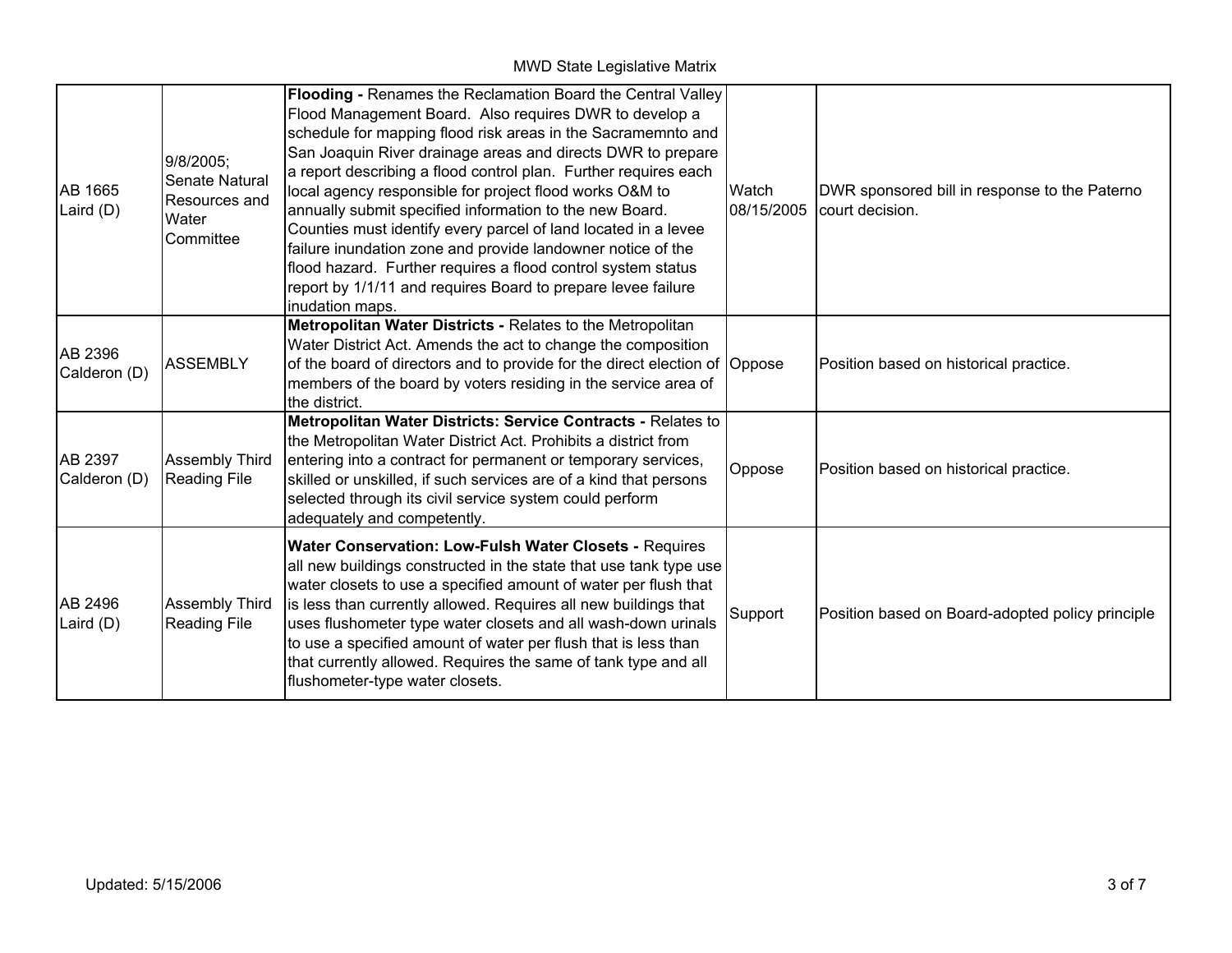| AB 2951<br>Goldberg (D)          | 5/9/2006;<br>Assembly<br>Appropriations<br>Committee           | Capital Facilities Fees - Requires a public agency that<br>provides public utility services to only charge a public agency<br>rates, charges, surcharges or fees that are determined on the<br>basis of the same objective criteria and methodology applicable<br>to comparable nonpublic users. Provides commencement<br>requirements for any judicial action or proceeding brought by a<br>public agency that seeks a refund or challenges the validity, of<br>a fee, rate, charge, or surcharge or increase, or any action to<br>validate an ordinance. | Watch<br>4/17/2006                 | Could impact the annual reimposition of<br>Metropolitan's capacity charge.                                                                                                                                                                                                                                                                                                                                                                                                                                  |
|----------------------------------|----------------------------------------------------------------|------------------------------------------------------------------------------------------------------------------------------------------------------------------------------------------------------------------------------------------------------------------------------------------------------------------------------------------------------------------------------------------------------------------------------------------------------------------------------------------------------------------------------------------------------------|------------------------------------|-------------------------------------------------------------------------------------------------------------------------------------------------------------------------------------------------------------------------------------------------------------------------------------------------------------------------------------------------------------------------------------------------------------------------------------------------------------------------------------------------------------|
| ACA 13<br>Harman (R)             | 4/21/2005;<br><b>Assembly Local</b><br>Government<br>Committee | Local Government: Assessments and Fees or Charges -<br>Proposes a Constitutional Amendment that excludes a fee or<br>charge related to flood control, stormwater drainage or surface<br>water drainage from restrictions on the imposition or increase of 4/21/2005<br>a property-related fee or charge by a city, county or special<br>district.                                                                                                                                                                                                          | Watch                              | Would exclude any levy for flood control purposes<br>from the Constitutional requirements of Proposition<br>218, including any levy imposed to finance capital<br>costs or maintenance and operation expenses for<br>flood control. If the Legislature and the voters<br>approved this change to Proposition 218, it would<br>make it easier for local flood control agencies to<br>adopt assessments for flood control purposes<br>since approvals would only be required from their<br>respective boards. |
| ACR <sub>84</sub><br>Walters (R) | Assembly Water,<br>Parks and<br>Wildlife<br><b>Committee</b>   | Ocean Water Desalination - Memorializes the Legislature's<br>support of the development of ocean water desalination, where<br>economically and environmentally appropriate, as an element<br>of a balanced water supply portfolio to increase available water<br>supply, to meet current and future water demands, and to<br>reduce the level of dependence on imported water supplies.                                                                                                                                                                    | Support                            | This resolution is for support of future seawater<br>desalination projects. It could facilitate<br>development of seawater desalination projects by<br>Metropolitan or our member agencies to meet the<br>IRP Update targets for desalination.                                                                                                                                                                                                                                                              |
| <b>SB 31</b><br>Florez (D)       | <b>SENATE</b><br>(TWO-YEAR<br>BILL)                            | Water Fees - Revises provisions for making water rights filings<br>with the State Water Resources Control Board. Changes the<br>listing of applications subject to the board's schedule of fees.<br>Denominates the fees as transaction fees. Limits the fees to<br>processing costs. Requires adjustments of individual<br>transaction fees. Requires the annual permit or license fees to<br>be imposed based upon the number of acre-feet of water<br>covered by the permit or license.                                                                 | Oppose<br><b>Unless</b><br>Amended | This bill would not provide adequate funding for the<br>SWRCB Division of Water Rights thus severely<br>impacting the Division's ability to address misuse<br>of water or environmental impacts. Also, the<br>federal CVP's share of fees could be shifted to<br>SWP contractors and other water users.                                                                                                                                                                                                     |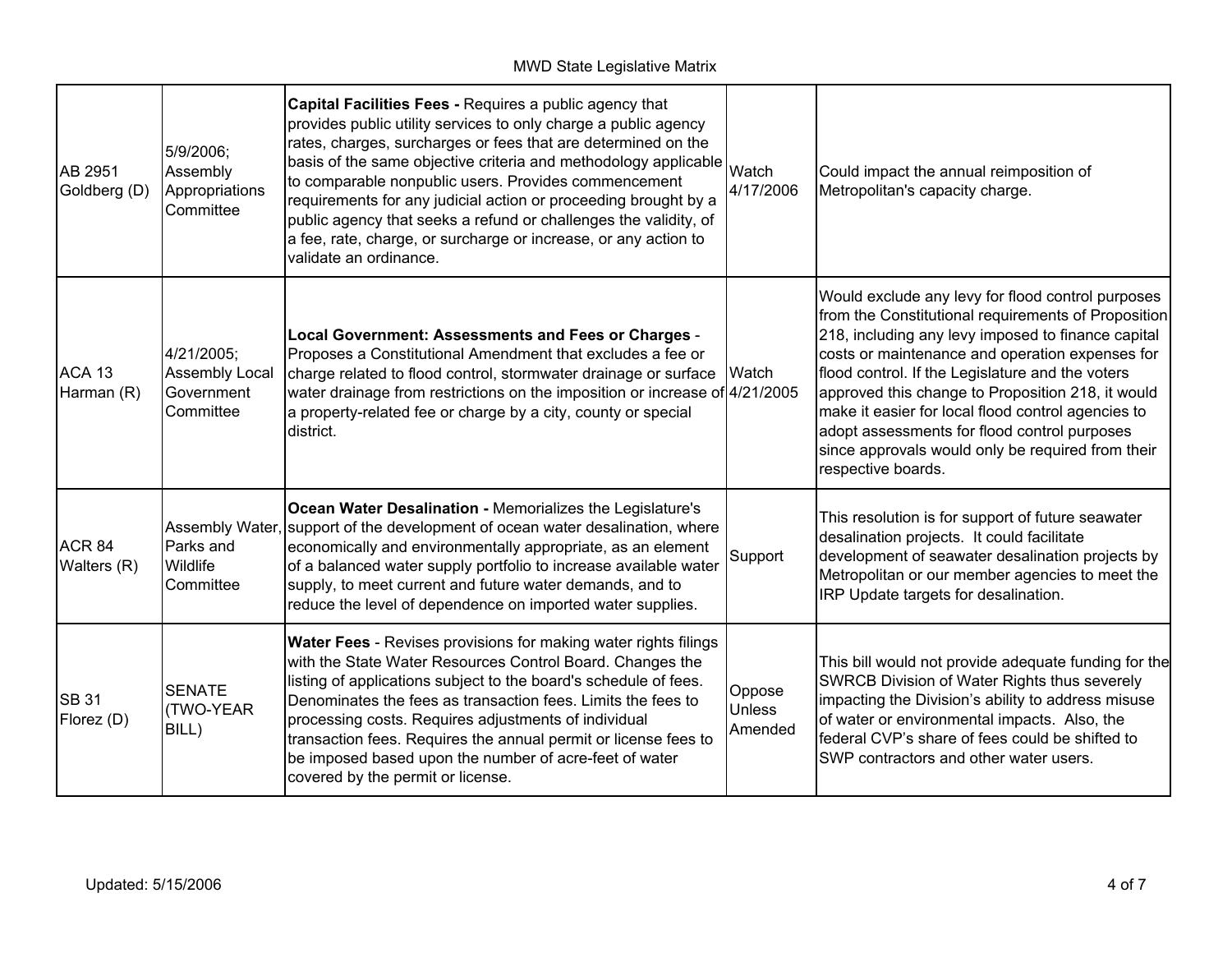| <b>SB 113</b><br>Machado (D) | 4/14/2005;<br>Assembly Water,<br>Parks and<br>Wildlife<br>Committee<br><b>TWO-YEAR</b><br>BILL) | California Bay-Delta Authority Act - Relates to existing law<br>which requires the California Bay-Delta Authority to review,<br>approve, and make recommendations regarding certain annual<br>program plans and project expenditures submitted by the<br>implementing agencies based on prescribed criteria. Requires<br>the Authority, in undertaking that review, approval or<br>modification, to consider the extent to which those plans or<br>expenditures are consistent with the beneficiary pays principle.                                                                                                                                                                                               | Oppose<br>4/14/2005 | Seeks to define the CALFED concept of<br>"beneficiary pays." Metropolitan is concerned that<br>the measure's definitions of public and private<br>benefits and its general descriptions of what types<br>of projects would and would not be eligible for<br>public funding would effectively create a burden of<br>proof for using public funds for such purposes as<br>water use efficiency projects. In light of pending<br>discussions on a long-term finance plan for the<br>CALFED Bay-Delta Program and the pending<br>fiscal/program review undertaken by the<br>Schwarzenegger Administration, the bill was made<br>a two-year bill. |
|------------------------------|-------------------------------------------------------------------------------------------------|-------------------------------------------------------------------------------------------------------------------------------------------------------------------------------------------------------------------------------------------------------------------------------------------------------------------------------------------------------------------------------------------------------------------------------------------------------------------------------------------------------------------------------------------------------------------------------------------------------------------------------------------------------------------------------------------------------------------|---------------------|----------------------------------------------------------------------------------------------------------------------------------------------------------------------------------------------------------------------------------------------------------------------------------------------------------------------------------------------------------------------------------------------------------------------------------------------------------------------------------------------------------------------------------------------------------------------------------------------------------------------------------------------|
| <b>SB 187</b><br>Soto (D)    | 6/22/2005;<br>Assembly<br>Environmental<br><b>Materials</b><br>Committee                        | Drinking Water: Contaminants - Requires OEHHA to revise<br>the perchlorate PHG if 1) "any risk assessment conducted by<br>any state agency in the United States after April 1, 2005"<br>concludes that perchlorate exposure below 6 ppb is a risk to<br>Safety and Toxic pregnant women, fetuses, infants or other vulnerable sub-<br>populations; or 2) any state agency in the U.S. establishes an<br>MCL lower than 6 ppb. Also requires DHS to revise the<br>perchlorate MCL if the PHG is revised.                                                                                                                                                                                                           | Oppose<br>6/22/2005 | Position based on Board-adopted policy principle.<br>Establishes a dangerous precedent in that it gives<br>deference to regulatory agencies outside<br>California. Undercuts OEHHA's authority, requires<br>OEHHA to revise the PHG independent of the<br>quality of the risk assessment conducted by<br>another agency and fails to recognize that a<br>margin of safety is already built into the current<br>PHG.                                                                                                                                                                                                                          |
| <b>SB 350</b><br>Machado (D) | 7/5/2005;<br>Assembly Water,<br>Parks and<br>Wildlife<br>Committee                              | <b>San Joaquin River Restoration and Water Management -</b><br>Sponsored by the Natural Resources Defense Council and the<br>Central/South Delta Water Agencies, this bill would establish<br>the San Joaquin River Fund to provide grants for "restoration of<br>streamflows and native anadromous fish populations" or<br>"acquisition of cost-effective replacement water supplies and<br>related actions." Appropriates \$9.16 million from Proposition 13<br>(proceeds from a grant previously awarded to but reverted from<br>the Friant Water Users Authority) and directs the Secretary of<br>Resources to expend funds in roughly equal amounts for grants<br>for restoration and water supply projects. | Watch<br>7/5/2005   | Friant and NRDC have been in an intense court<br>conflict over San Joaquin River restoration since<br>1988. Metropolitan has an interest in actions<br>taken on the San Joaquin River because such<br>actions could improve source water quality and,<br>potentially, improve the regulatory environment for<br>SWP operations by helping to increase fish<br>populations.                                                                                                                                                                                                                                                                   |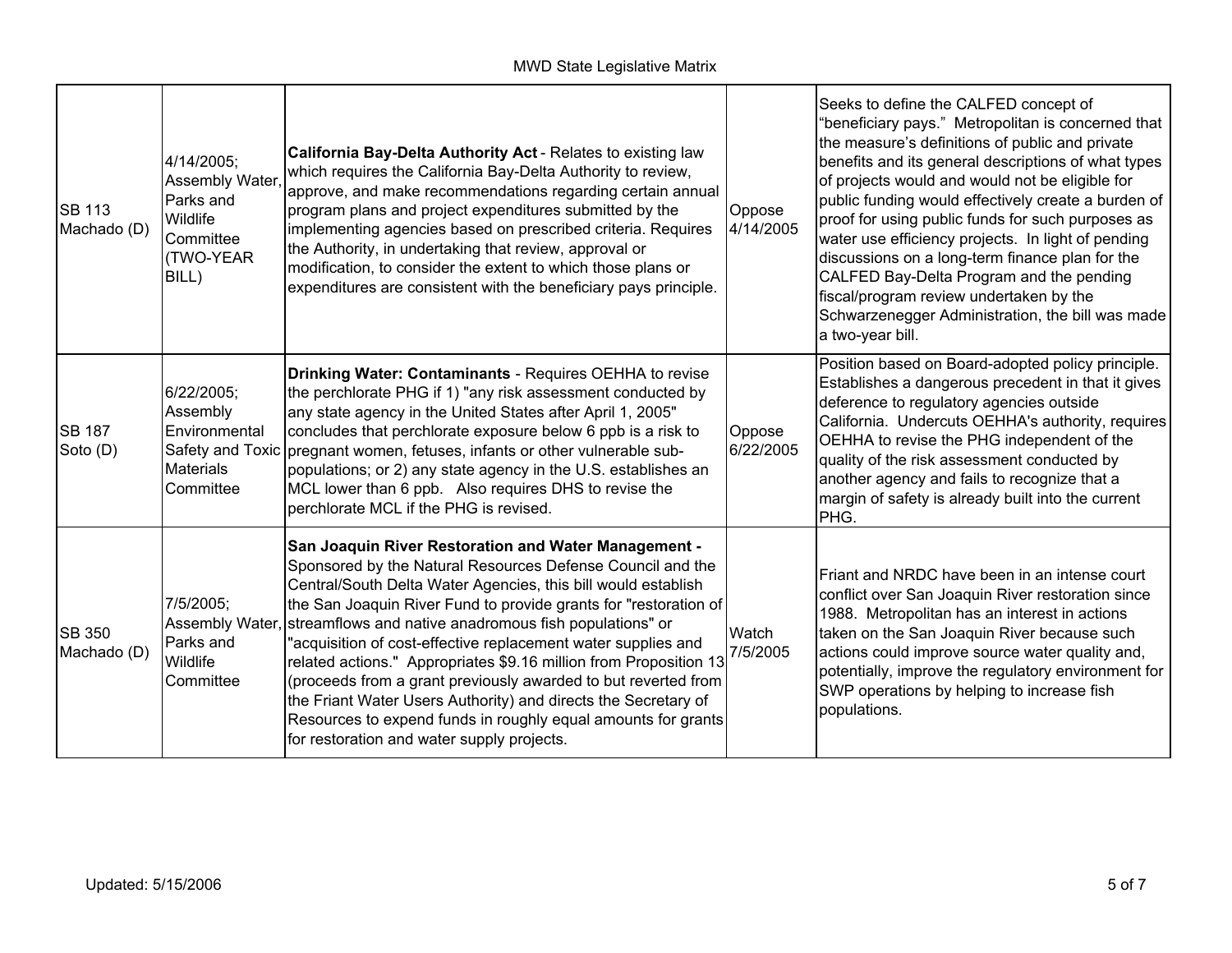| <b>SB 393</b><br>Ortiz (D)   | 5/10/2005;<br><b>SENATE</b><br>(HELD BY<br>COMMITTEE) | Special Districts - Requires audits of special purpose districts<br>to be performed in accordance with government auditing<br>standards for financial audits. Requires the governing boards of<br>special districts to conduct legal and ethics orientation sessions Oppose<br>that governing board members would be required to attend, if<br>they choose to receive compensation for their activities.<br>Specifies whistle-blower protections for members who make<br>protected disclosures of improper governmental activities.               | 5/10/2005               | This bill unfairly singles out special districts and the<br>travel reimbursement restrictions that remain in the<br>measure are too inflexible and may not allow for<br>necessary travel.                                                                                                                                                                                                                                                                                                   |
|------------------------------|-------------------------------------------------------|---------------------------------------------------------------------------------------------------------------------------------------------------------------------------------------------------------------------------------------------------------------------------------------------------------------------------------------------------------------------------------------------------------------------------------------------------------------------------------------------------------------------------------------------------|-------------------------|---------------------------------------------------------------------------------------------------------------------------------------------------------------------------------------------------------------------------------------------------------------------------------------------------------------------------------------------------------------------------------------------------------------------------------------------------------------------------------------------|
| <b>SB 866</b><br>Kehoe (D)   | 4/19/2005;<br><b>SENATE</b><br>(TWO-YEAR<br>BILL)     | Water Use Measurement Information - Requires the<br>Department of Water Resources to prepare and submit to the<br>Legislature a report with regard to various matters concerning<br>water use measurement information. Requires the department<br>to conduct a study to determine the cost-effectiveness of more<br>accurate farm-gate measurement and report to the Legislature.<br>Requires the department to develop and implement jointly with<br>the Department of Health Services the use of a coordinated<br>water use reporting database. | Support                 | Creates a single point of information for<br>agricultural and urban water uses and would help<br>Metropolitan develop better water supply strategies<br>and help determine the effectiveness of existing<br>water measurement practices in the state. In light<br>of pending discussions on a long-term finance plan<br>for the CALFED Bay-Delta Program and the<br>pending fiscal/program review undertaken by the<br>Schwarzenegger Administration, the bill was made<br>a two-year bill. |
| <b>SB 977</b><br>Ashburn (R) | <b>SENATE</b><br>(TWO-YEAR<br>BILL)                   | Hazardous Substances: Perchlorate - Contains provisions<br>governing perchlorate contamination prevention, defines<br>""perchlorate"" to mean all perchlorate-containing compounds,<br>and ""perchlorate material"" to mean perchlorate and all<br>perchlorate-containing waste. Specifies that ""perchlorate""<br>does not include perchlorate located in unused military<br>munitions.                                                                                                                                                          | Watch                   | Position based on Board-adopted policy principle.                                                                                                                                                                                                                                                                                                                                                                                                                                           |
| <b>SB 978</b><br>Ashburn (R) | <b>SENATE</b><br>(TWO-YEAR<br>BILL)                   | Water Use: Military Land and Housing Areas - Requires an<br>urban water supplier to install water meters on all municipal and<br>industrial water service connections that are located in its<br>service area. Requires an urban water supplier to charge each<br>customer that has a service connection for which a water meter Amended<br>has been installed, based on the actual volume of deliveries, as<br>measured by a water meter.                                                                                                        | Oppose<br><b>Unless</b> | Position based on Board-adopted policy principle.<br>To the extent that Metropolitan's water serves<br>military bases, this bill impedes efforts to<br>implement water-use efficiency across all classes<br>of customers in an equitable manner.                                                                                                                                                                                                                                            |